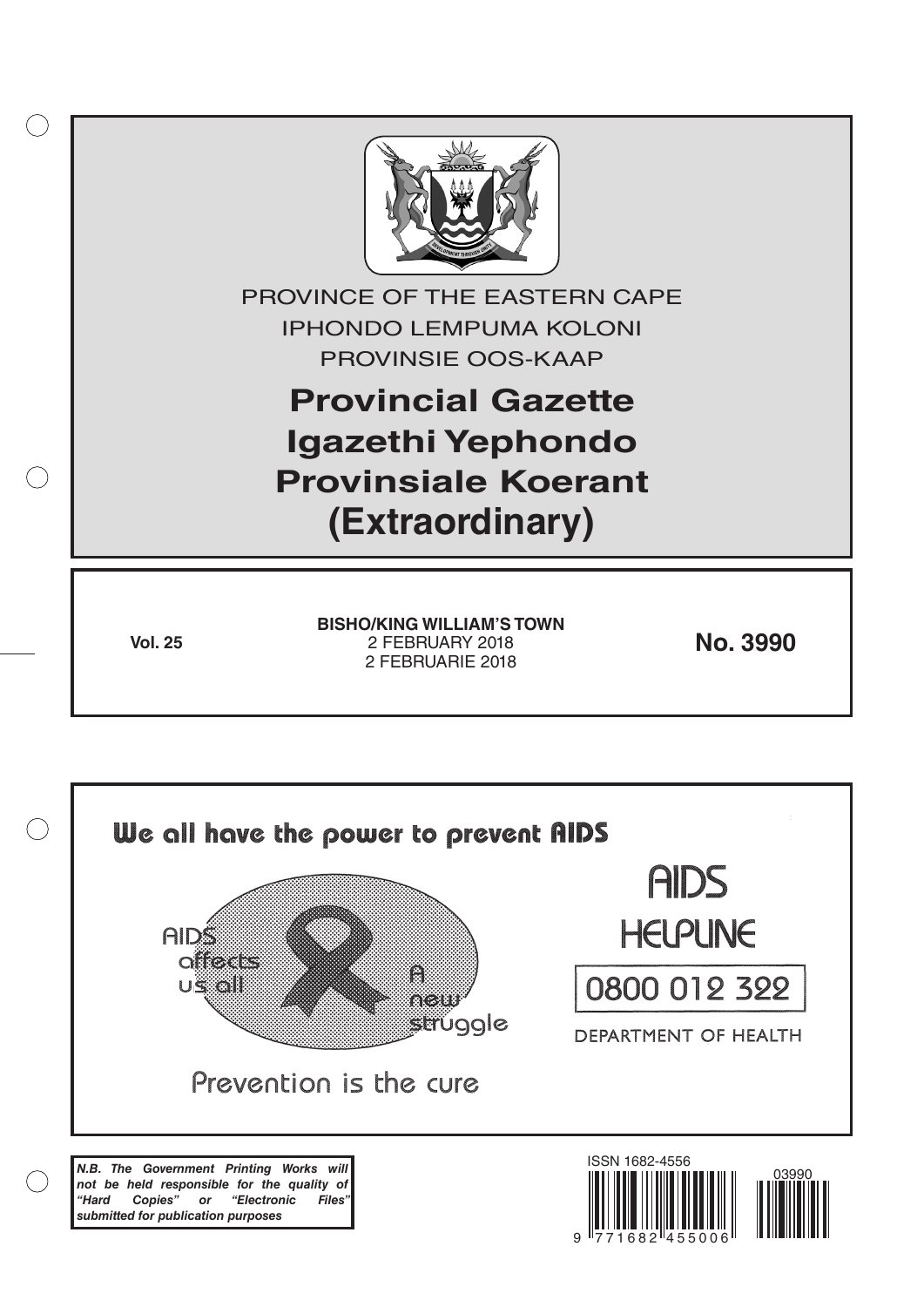## **IMPORTANT NOTICE:**

**The GovernmenT PrinTinG Works Will noT be held resPonsible for any errors ThaT miGhT occur due To The submission of incomPleTe / incorrecT / illeGible coPy.**

**no fuTure queries Will be handled in connecTion WiTh The above.**

#### **CONTENTS**

|    |                                                                                                          | Gazette<br>No. | Page<br>No. |
|----|----------------------------------------------------------------------------------------------------------|----------------|-------------|
|    | <b>PROVINCIAL NOTICES • PROVINSIALE KENNISGEWINGS</b>                                                    |                |             |
| 12 | Local Government: Municipal Structures Act (117/1998): By-elections for: Nelson Mandela Bay Municipality | 3990           |             |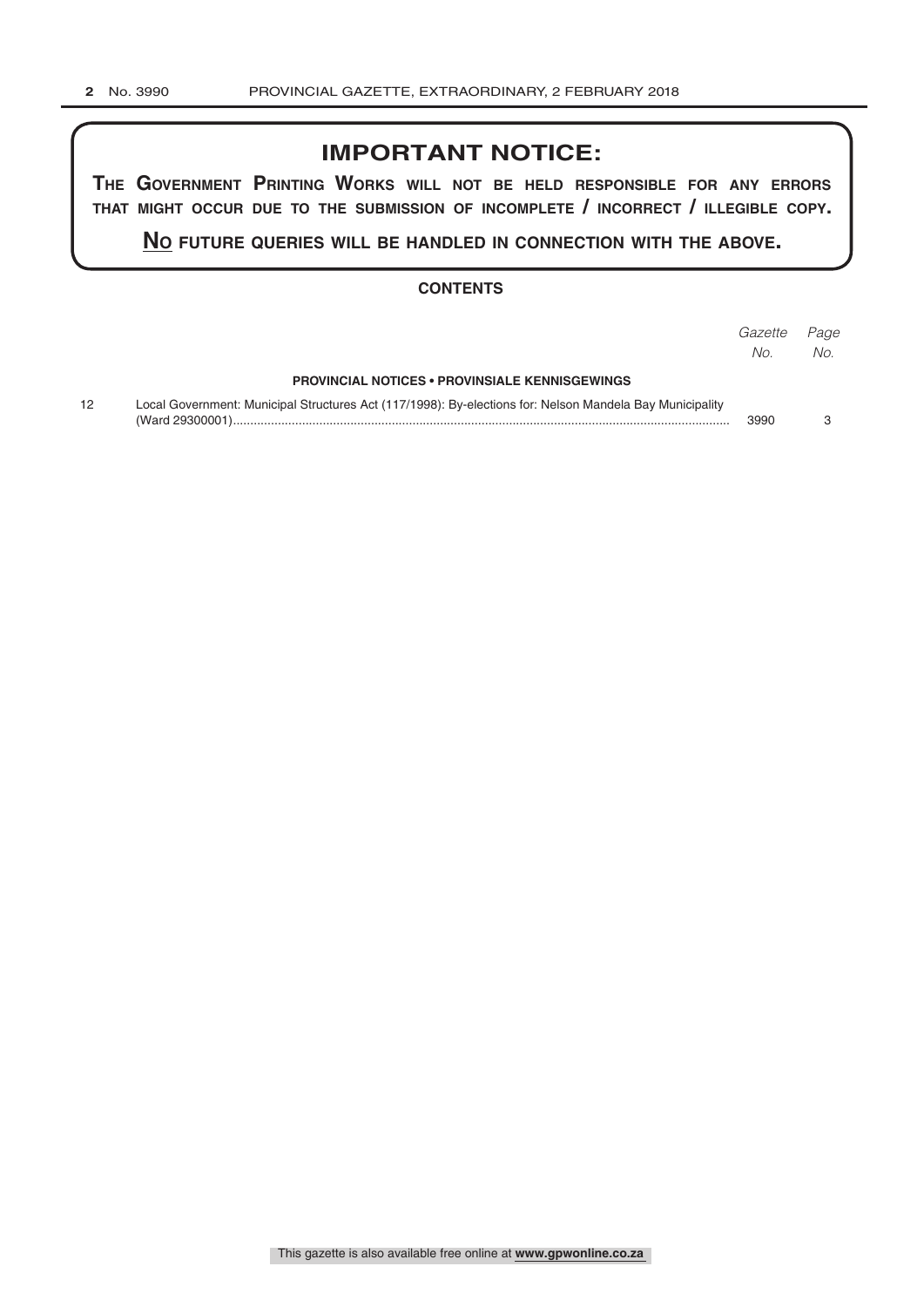# PROVINCIAL NOTICE Provincial Notices • Provinsiale Kennisgewings

#### **PROVINCIAL NOTICE 12 OF 2018**

#### Province of the Eastern Cape

Department of Local Government and Traditional Affairs Provincial Notice issued in terms of Section 25 of the Local Government: Municipal Structures Act, 1998, As Amended (Act No. 117 of 1998)

### BY-ELECTIONS FOR: NELSON MANDELA BAY MUNICIPALITY (WARD 29300001)

I, Fikile Devilliers Xasa, Member of the Executive Council of the Province of Eastern Cape responsible for Local Government, acting in terms of section 25(4) of the Local Government: Municipal Structures Act, 1998 (Act No.117 of 1998), after consultation with the Electoral Commission, hereby call for ward by- elections in Nelson Mandela Bay Municipality and set 07 March 2018 as the date of such by-elections.

F.D Xasa Member of the Executive Council responsible for Local Government (Province of the Eastern Cape)  $or/20/R$